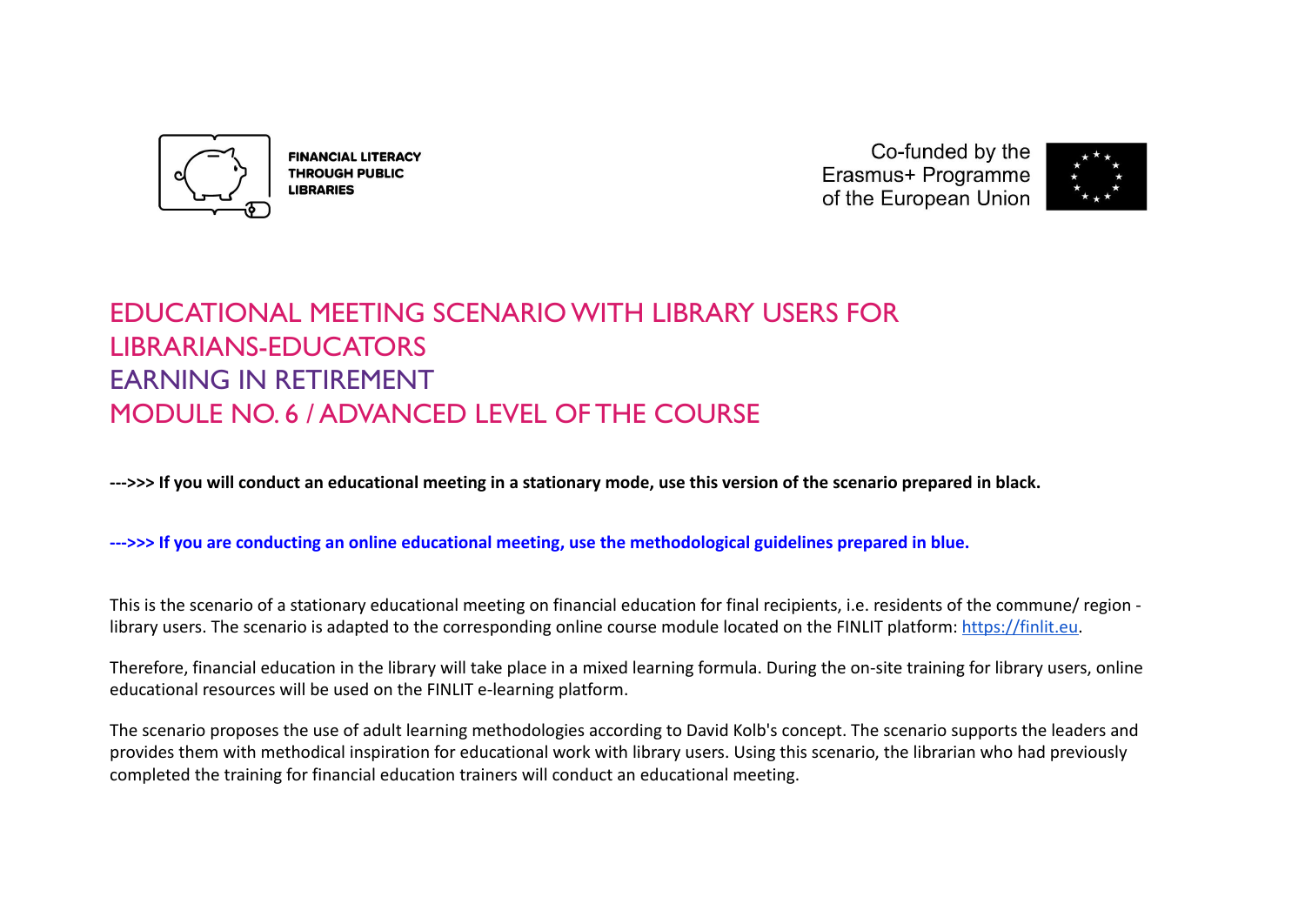

As an online meeting leader, use the functionality of your chosen remote working platform to guide your course participants through the training content of the module. Participants will also be able to perform certain activities stationary at their place of stay during the online meeting (i.e. they will be able to perform short tasks on their own according to the instructions provided by the teacher, e.g. "write some of your associations with retirement/ earning retirement etc. on a piece of paper and read your answers to other course participants ").

Participants will also take part in various online activities proposed by the trainer, such as speaking in front of the camera, asking questions, commenting / answering in a chat, participating in surveys, working in virtual rooms, performing short tasks alone or in a group. During the online training, educational materials and short exercises from the course screens on the e-learning platform of the FINLIT project will be used.

Caution:

The stages of the educational meeting are scheduled for several hours. It may be too long for one educational meeting with the locals. Therefore, you can choose from among the substantive stages of the meeting and decide which of them you will finally complete during the educational meeting with a group of participants. It all depends on the specific age group of the students and their personal needs in terms of the knowledge contained in the module and interest in the topic.

Remember, however, that if you decide to carry out a selected stage of the educational meeting - make sure to guide participants through the entire activity described in this stage (do not shorten a given stage of the meeting and do not select only individual parts from it!). Try to complete all 4 stages of the Kolb cycle, such as: experience, reflection, knowledge / theory and application / implementation) described in the scenario. It is important that the goal of a given stage of the meeting that you carry out with the participants is achieved while maintaining the principle of adult learning in accordance with the Kolb cycle proposed in the scenario.

After selecting the stages of the meeting that you plan to carry out with the participants, do not forget to plan two breaks (15 minutes each) between each stage of the meeting.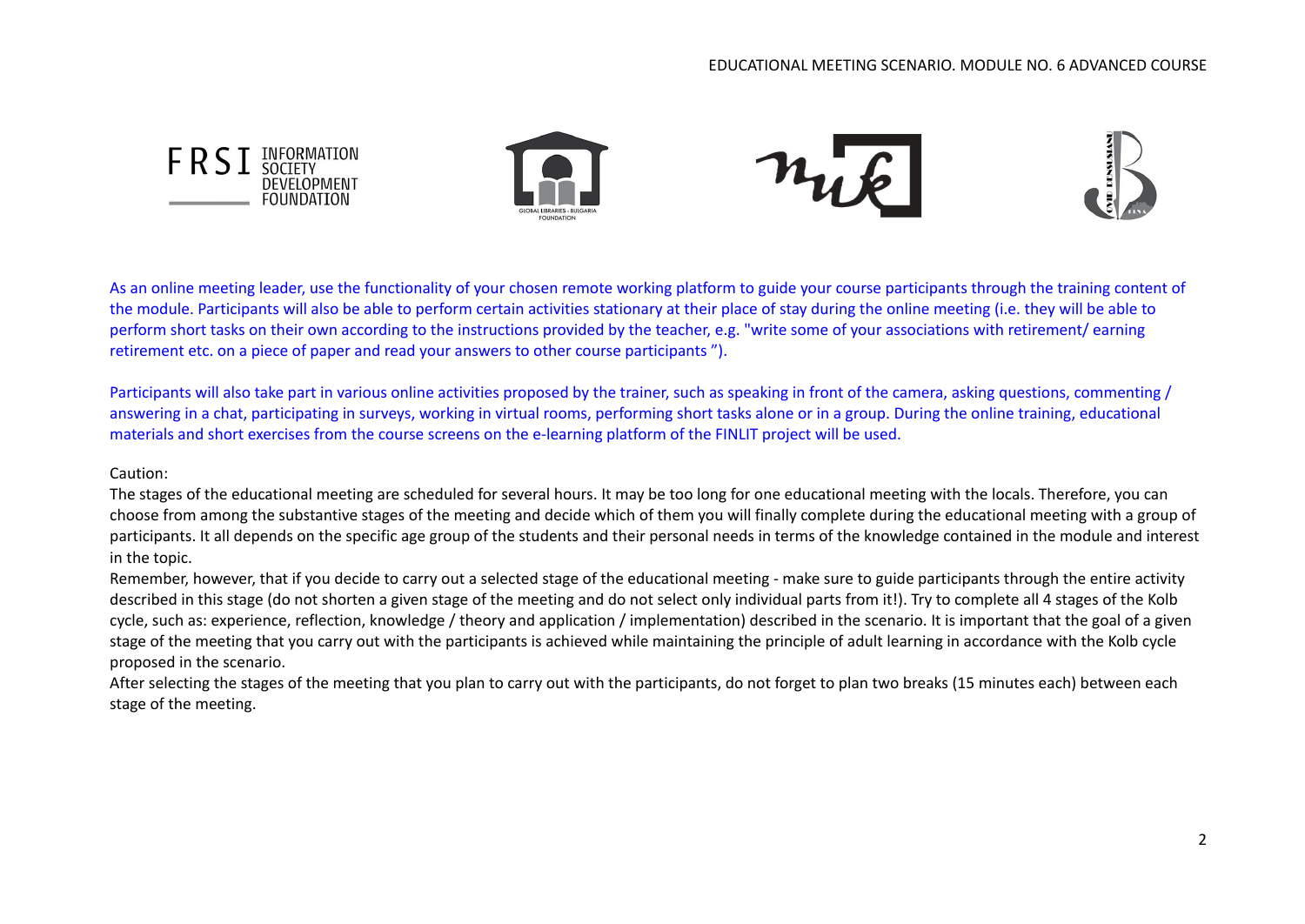## **TITLE OF THE EDUCATIONAL MEETING**

#### EARNING IN RETIREMENT

#### **EDUCATIONAL GOALS OF THE MEETING**

- 1. Raising the level of knowledge about the possibilities of increasing the retirement benefit.
- 2. Raising the level of knowledge about the possibilities and forms of undertaking gainful activity by retirees.

#### **STAGES OF THE MEETING**

- STAGE 1 (10 min.) Welcoming the participants, getting to know each other
- STAGE 2 (10 min.) Presentation of the project, goals and rules of the meeting
- STAGE 3 (40 min.) Your retirement pension rules for granting retirement benefits
- STAGE 4 (40 min.) Do you have the right to supplement your pension?
- STAGE 5 (40 min.) Forms of employment in retirement
- STAGE 6 (30 min.) Will employment increase pension?
- STAGE 7 (10 min.) Summarizing and ending the meeting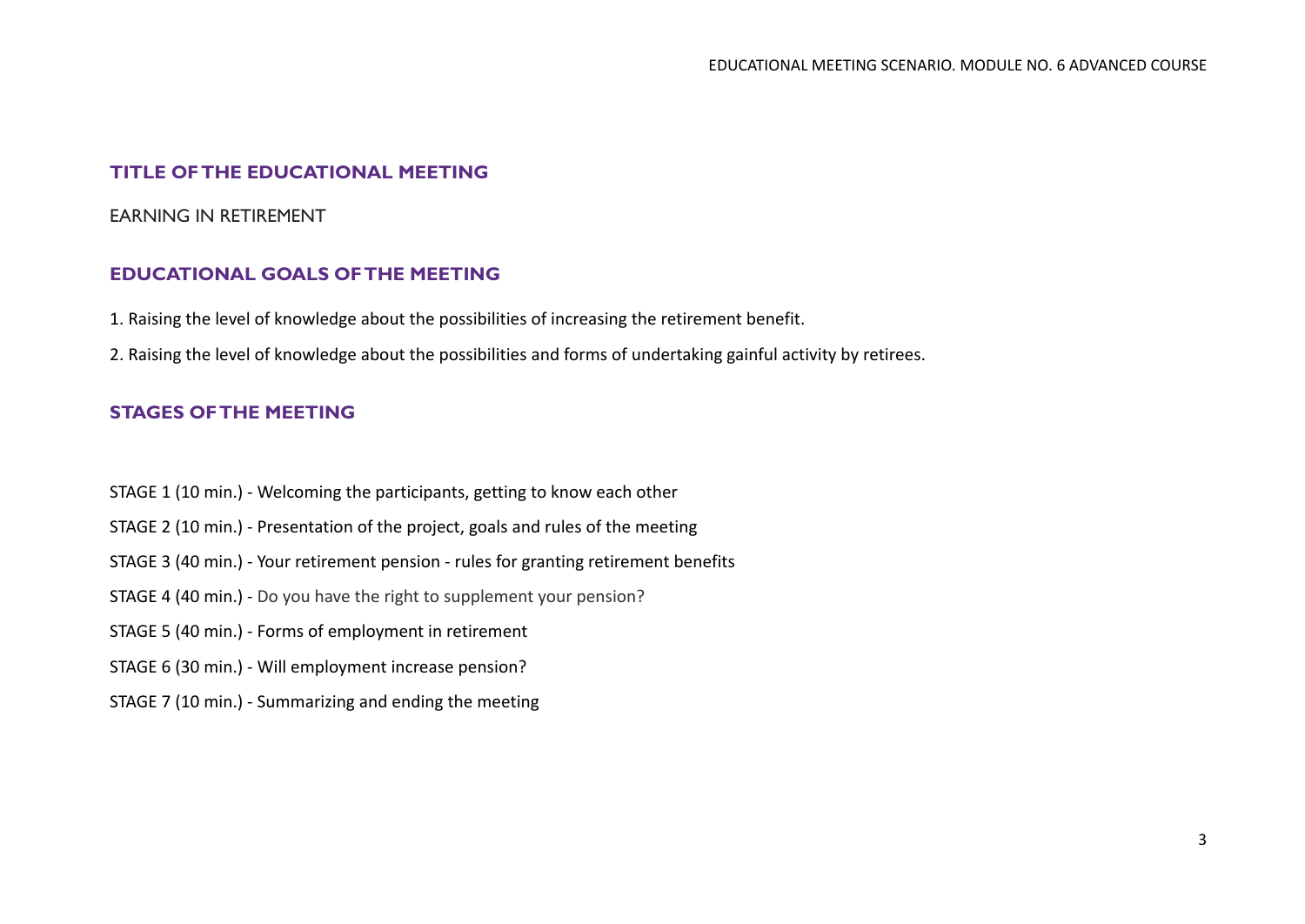## **STEP-BY-STEP DESCRIPTION OF THE EDUCATIONAL MEETING**

# **STAGE 1**

#### 1.1. Name of the stage: Welcoming the participants, getting to know each other.

1.2 Educational goal of the stage:

a) integrating the participants and inviting them to work together

1.3 Organizational matters:

1.3.1. Scheduled duration of classes: 10 minutes.

1.3.2 Online course module screens: coach selection.

1.3.3 Required materials for conducting the educational meeting: flipchart, small post-it notes, pens, markers.

#### 1.4 Activity (description and additional remarks):

1.4.1 Welcome participants. Recall your name.

Ask who of the participants is retired and who is still working.

1.4.2 Ask participants to complete the sentence:

"The greatest advantage of living in retirement is ...".

The participants write down their answers on small colored cards.

Then they stick their answers on a flipchart.

You read all the saved cards one by one and formulate conclusions,

what advantages of life in retirement recur most often.

Suggest a short exercise taking into account the technological mobility of the participants:

(1) on the online whiteboard - participants write their name in color and attach a symbol using the available tools of the whiteboard

or - in the case of people with lower digital skills:

(2) write in a chat - give their name together with a character trait that begins with the first letter of the first name,

eg. Asia - assertive, Piotr - positive.

1.4.3 Give thanks for your commitment to the exercise. Invite participants to the next stage of the meeting.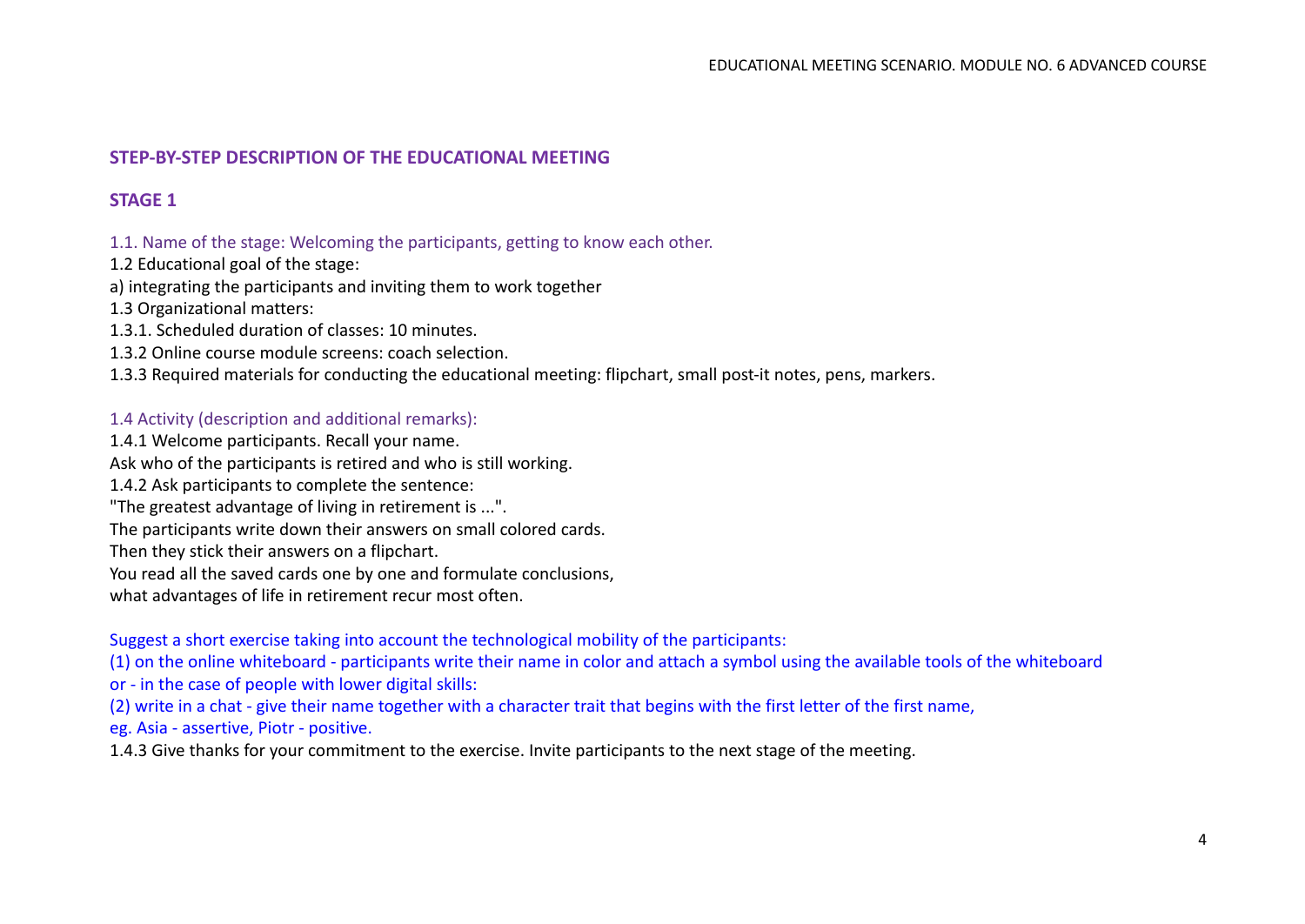## **STAGE 2**

2.1 Stage name: Presentation of the project, goals and rules of the meeting.

2.2 Educational goal of the stage:

a) familiarizing the participants with the subject of the meeting

b) discussing the methods of working together and adopting the rules that will be followed in the training

2.3 Organizational matters:

2.3.1 Scheduled duration of classes: 10 minutes.

2.3.2 Online course module screens: the initial module screens with a description of the benefits, objectives and topics of the course.

2.3.3 Required materials for conducting the educational meeting: flipchart, markers.

## 2.4 Activity (description and additional remarks):

2.4.1 Inform about the project under which the educational meeting is taking place.

Briefly discuss the objectives and agenda of the meeting by referring to the entries in the initial screens of the course module.

Inform participants that during the training they will use the online course and work in a group by carrying out various tasks.

2.4.2 Discuss organizational matters.

Ask if there are any issues at this stage that need clarification. Try to answer all the questions.

2.4.3 Ask participants about their motivation and expectations for attending the meeting.

Record all responses on a flipchart and briefly summarize your expectations.

Access the initial screens of the online course with a description of the objectives and structure of the course by sharing your screen (Share Screen).

2.4.4 Offer the participants to write down the rules of cooperation during the meeting.

Ask them to propose rules that will allow you to spend time well and efficiently at the meeting.

On a large worksheet, write down the rules everyone agrees to.

Sample content of the contract with participants (to be completed):

1. We speak by name.

2. We are polite to each other.

3. Everyone has the right to express their own opinion.

4. We listen, we don't interrupt each other.

5. ………. (what else?)

Prepare a sample contract with a group for an online meeting and display it on the big screen (Share Screen function). Then ask if participants agree with the rules and if they have their own suggestions.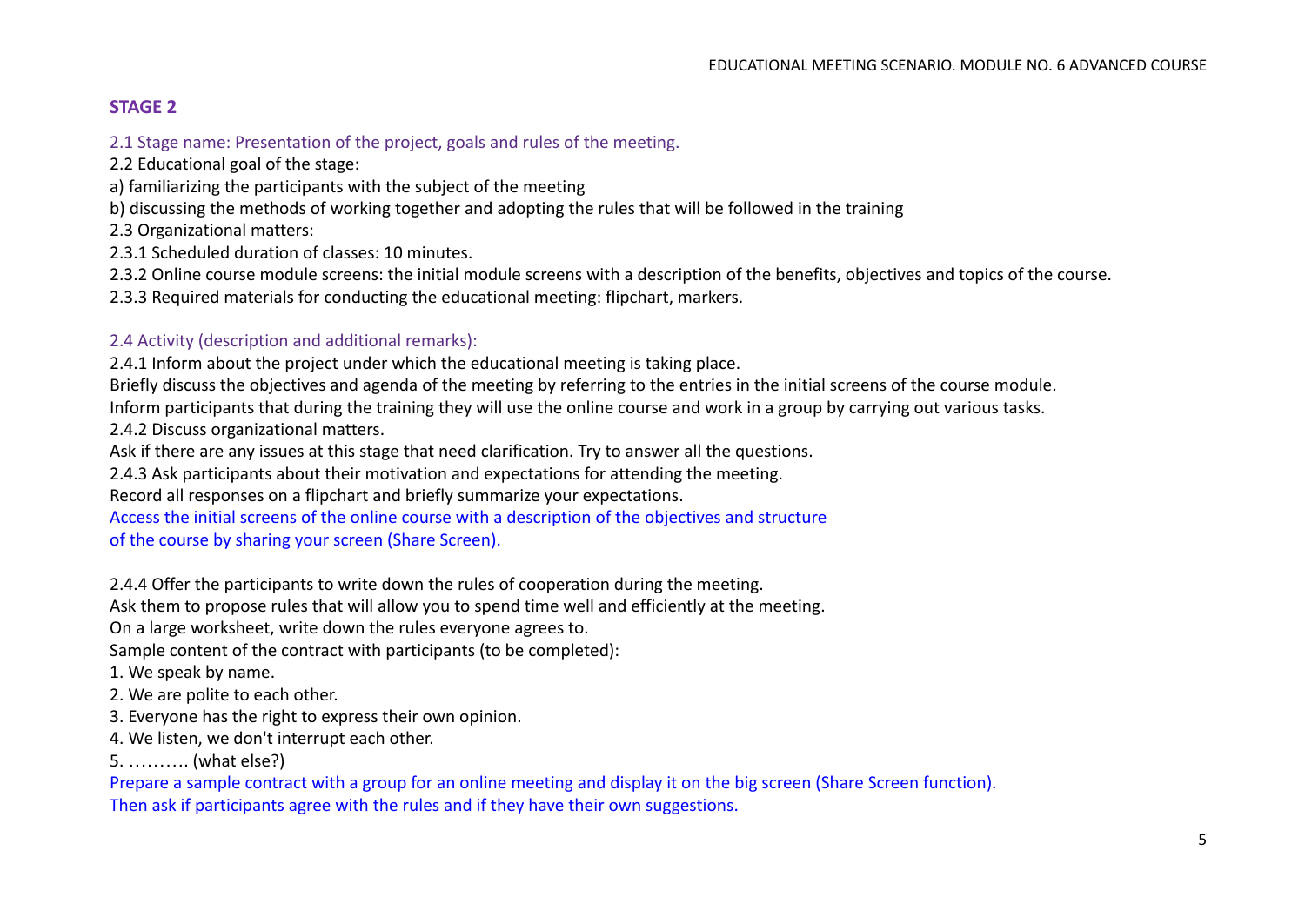## **STAGE 3**

#### 3.1 Name of the stage: Your retirement pension - rules for granting a retirement pension.

- 3.2 Educational goal of the stage:
- a) increasing the level of knowledge about the possibilities of increasing the retirement benefit
- 3.3 Organizational matters:
- 3.3.1 Scheduled time of classes: 40 minutes.
- 3.3.2 Screens of the online course module: chapter 1 of the course module.
- 3.3.3 Materials required for the educational meeting: flipchart / blackboard, A4 sheets, markers.

#### 3.4 Stages of the Kolb Cycle (description and additional notes):

#### **3.4.1 Experience**

Bring participants together into small groups. Each group is to reflect and prepare an answer to the question:

- How is the right to a pension determined?

The participants discuss and write down their conclusions on the A4 sheet.

You can ask participants about the same in the online training and ask them to write their answers in the chat or speak on camera.

#### **3.4.2 Reflection**

Ask the participants:

- Is the topic you discussed a moment ago known to you?
- Did you find it difficult to collect the answer to the question? If so what did it result from?

Collect answers. Suggest speaking to the camera or entering comments in the chat.

#### **3.4.3 Knowledge/ theory**

Offer the participants to read the content of chapter 1 of the course on the principles of determining the right to a retirement pension and the amount of benefits.

Participants go through the course on their own. You can suggest that people willing to share their screen (Share Screen function) and read successive screens aloud to the whole group.

#### **3.4.4 Application**

Ask the participants:

- What in the course content was an incentive for you to increase your current or future retirement benefit?

Talk about it. Note that retirement and pension benefits may be a difficult topic for some participants to discuss in the group as a whole. Depending on the openness of people and their readiness to talk on this topic, you can possibly create small groups of 3-4 people to provide participants with more comfortable conditions to talk about their situation and plans for the future.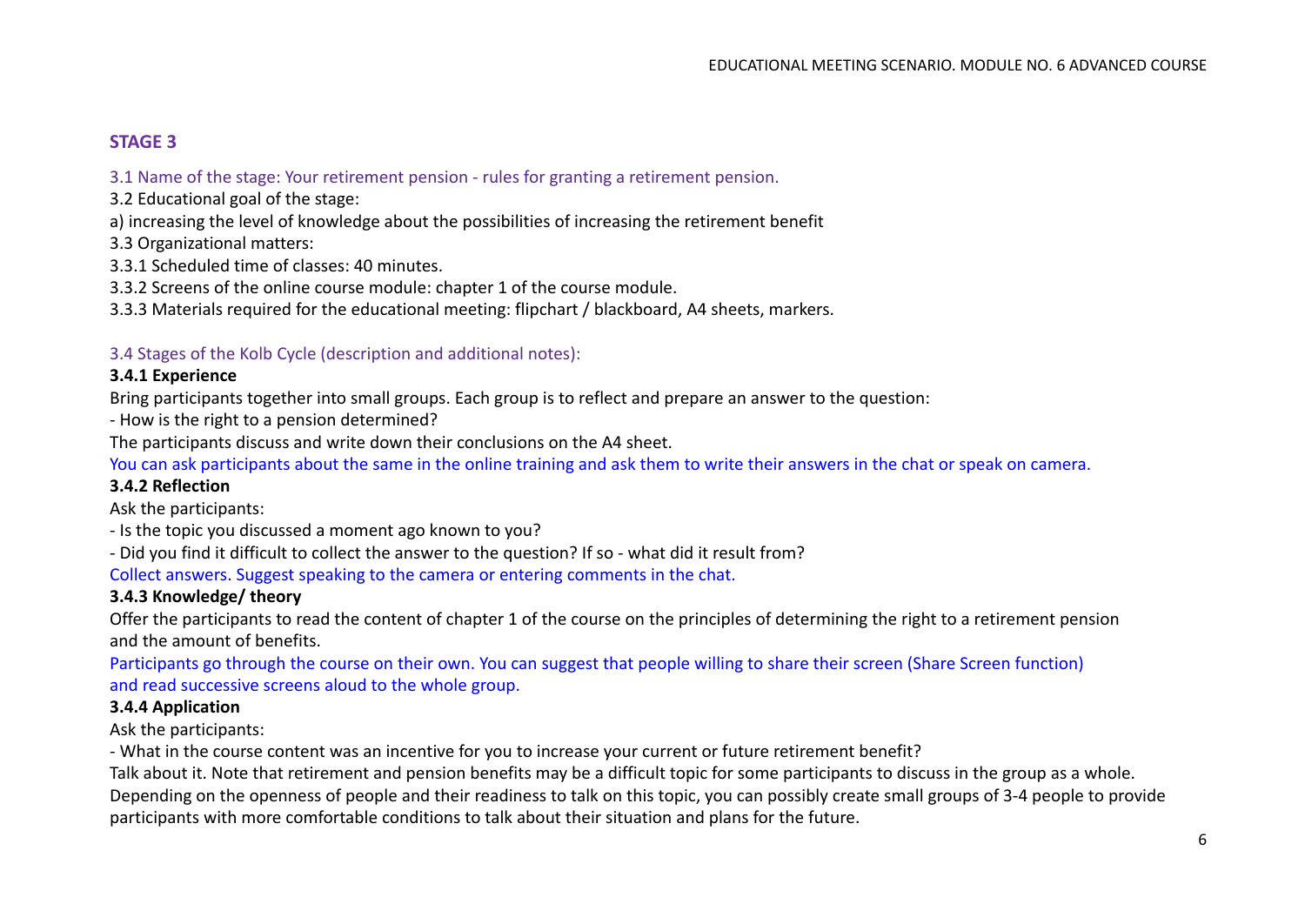You can use the Jamboard app to collect requests from participants. Prepare the application in advance, send the link to the participants. Offer a group discussion in Breakout Rooms.

On the virtual flipchart card, write down the question:

What in the course content was an incentive for you to increase your current or future retirement benefit?

Ask the participants to write their answers on colorful virtual cards and put them under the question.

After completing the exercise, you can view the results of the participants' work, read and comment on their records one by one.

## **STAGE 4**

4.1 Stage name: Do you have the right to supplement your pension?

4.2 Educational goal of the stage:

a) increasing the level of knowledge about the possibilities of increasing the retirement benefit

4.3 Organizational issues:

4.3.1 Scheduled time of classes: 40 minutes.

4.3.2 Screens of the online course module: chapter 2 of the course module.

4.3.3 Materials required for the educational meeting: flipchart, A4 sheets, pens, markers.

## 4.4 Stages of the Kolb cycle (description and additional notes):

#### **4.4.1 Experience**

Offer participants to participate in the exercise. In small groups, they will reflect together on the answer to the question:

(1) What affects the amount of the retirement benefit?

Ask additional questions:

(1a) How can people planning to retire have an impact on the amount of the future ZUS benefit?

(1b) What exactly can be done to get a higher pension?

Record all answers on a flipchart.

You can offer work in virtual Breakout Rooms and divide the participants so that they work on a virtual flipchart in smaller groups. However, you have to prepare the above questions on a virtual flipchart for each group, e.g. in the Etherpad document and send them a link to the document in chat.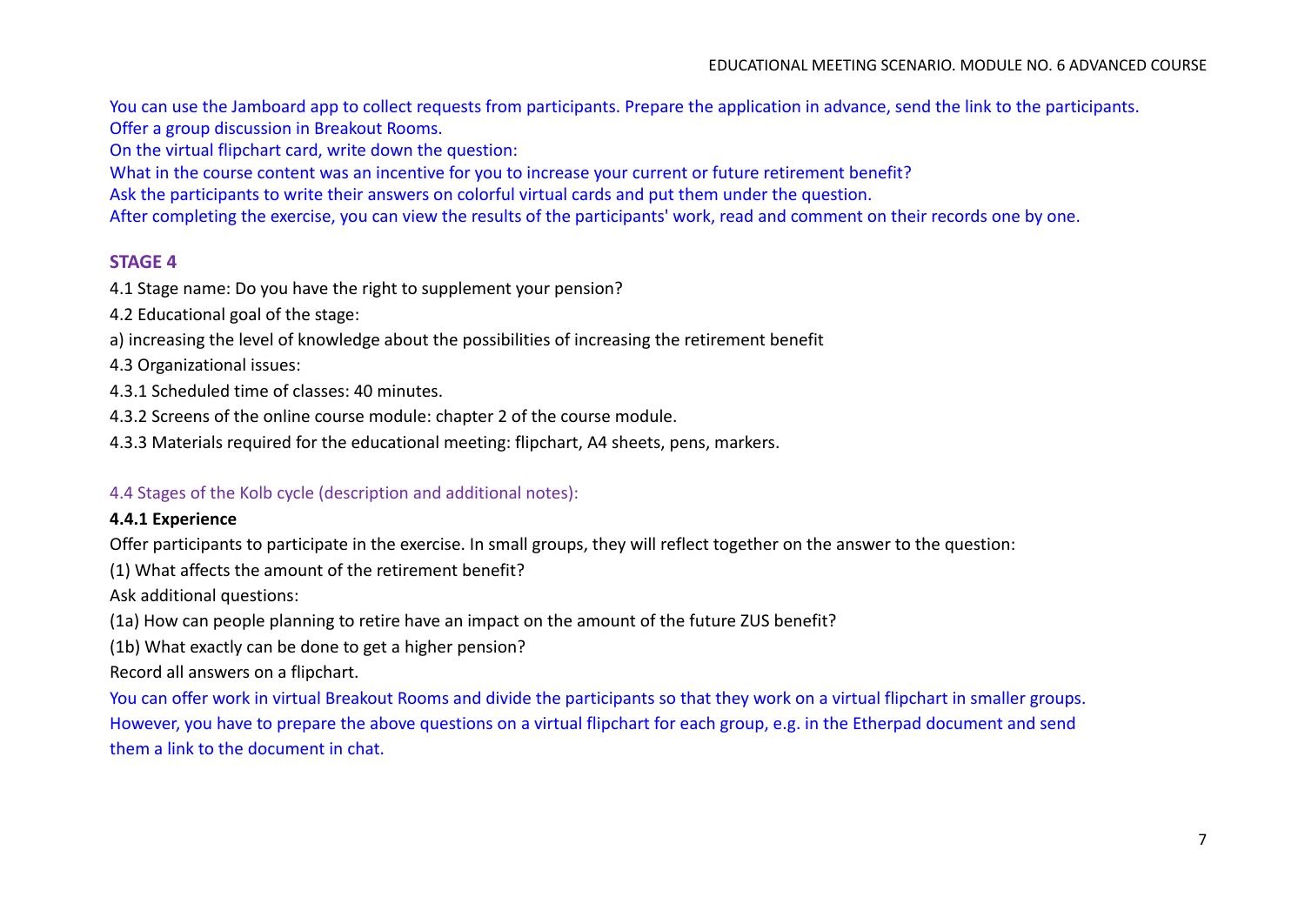## **4.4.2 Reflection**

Ask the participants:

- Is the topic you discussed a moment ago known to you?
- Did it bother you to answer, and what helped?
- If the questions were difficult to answer, why?

You ask the same questions during the online training and encourage a representative of each group to answer.

#### **4.4.3 Knowledge / theory**

Offer the participants to read the content of chapter 2 of the course module on the possibility of earning extra money in retirement. You can invite participants to cooperate and ask if they are willing to share their screen (Share Screen function) and read the course content on the screen for other people.

#### **4.4.4 Application**

Ask the participants:

Is it worth earning extra money in retirement?

You can propose pairs or small group discussions to provide participants with a more comfortable environment to talk about their situation and plans for the future.

Ask participants to respond in the chat by completing the sentence: "When I think about retirement, then ...."

## **ETAP 5**

#### 5.1 Name of the stage: Forms of employment in retirement.

5.2 Educational goal of the stage:

a) raising the level of knowledge about the possibilities and forms of undertaking gainful activity in retirement

5.3 Organizational matters:

5.3.1 Scheduled time of classes: 40 minutes.

5.3.2 Online course module screens: chapter 3 of the course module.

5.3.3 Materials required for the educational meeting: flipchart, sheets of paper, pens, markers.

#### 5.4 Stages of the Kolb cycle (description and additional notes):

#### **5.4.1 Experience**

Divide the participants into groups of several people. Ask them to talk about ways to earn extra money in retirement.

Let them write their answers on pieces of paper - each suggestion on a separate piece of paper.

Then each group presents its conclusions.

Saved cards can be placed on a flipchart and then grouped together similar answers.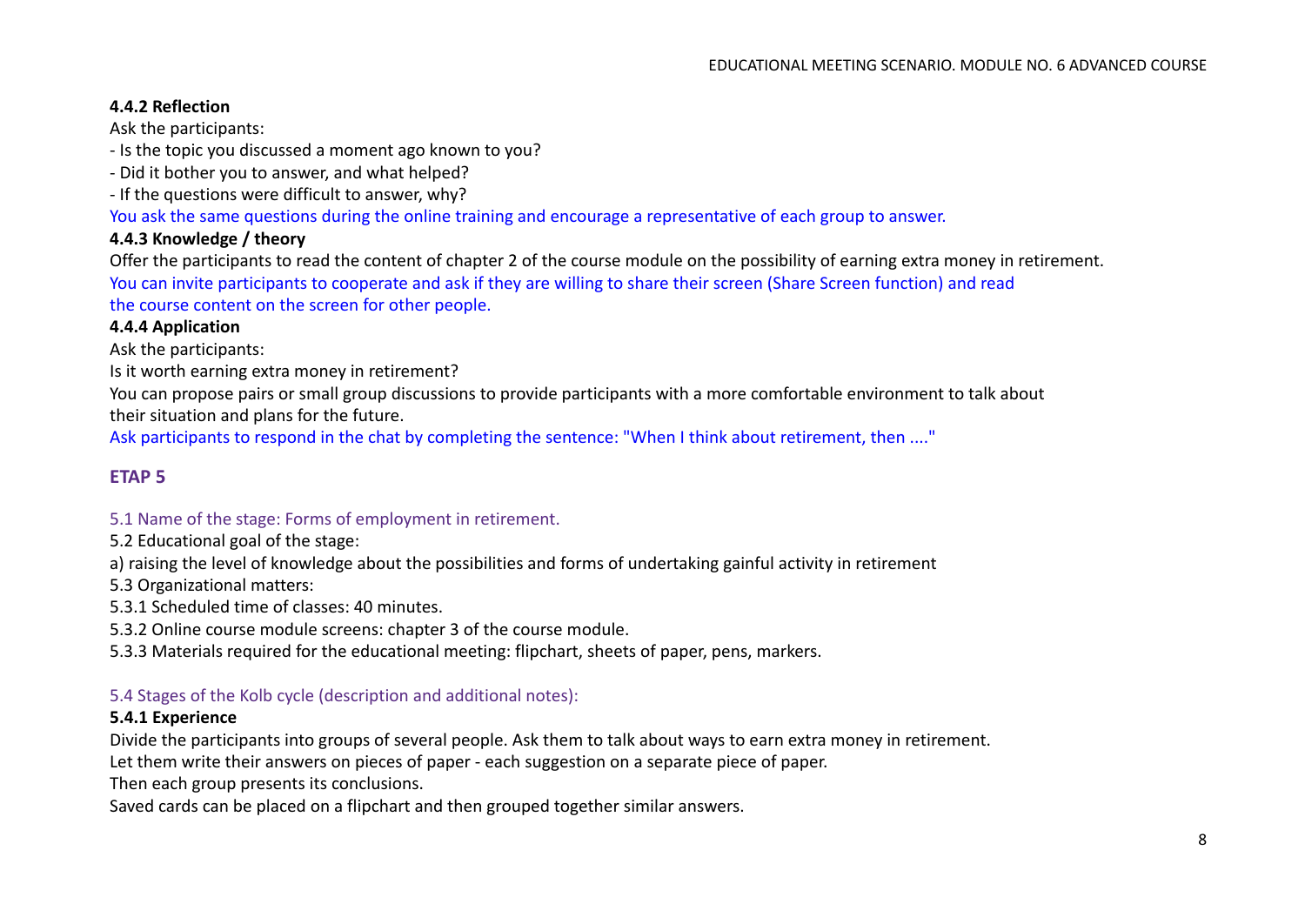You can use the MENTIMETER application to collect requests from participants and make a quick survey among participants.

Prepare the application in advance, put the question there: "What are the ways of additional earning in retirement?"

Send the code to the application in the chat, previously set the possibility of giving multiple answers to participants in the application.

You will immediately display the results on the big screen.

#### **5.4.2 Reflection**

Ask the participants which of the submitted proposals - in their opinion - are actually real and what are they based on? Encourage discussion, make sure that as many people as possible can comment.

Ask the same questions during the online training and encourage activity in front of the camera.

#### **5.4.3 Knowledge/ theory**

Suggest that the participants read chapter 3 of the course module on the various possibilities of earning money in retirement.

You can ask if there are people willing to share their screen (Share Screen) and read the course content on the screen for other participants. For example, a different person applies for each form of employment described in the course (reading by role). This will liven up the meeting!

#### **5.4.4 Application**

Ask the participants:

What ideas do you have for earning money?

As homework, suggest that everyone think about:

- What individual steps can I take to increase my retirement income?
- What can I do in this regard? Where can I work in retirement?
- What can I do for extra pay?

Ask for the completion of the sentence in the chat: My idea of earning extra money in retirement is ... "

# **STAGE 6**

#### 6.1 Name of the stage: Will employment increase pension?

6.2 Educational goal of the stage:

a) increasing the level of knowledge about the benefits and consequences of taking up gainful employment in retirement

6.3 Organizational matters:

6.3.1 Scheduled time of classes: 40 minutes.

6.3.2 Online course module screens: chapter 4 of the course module.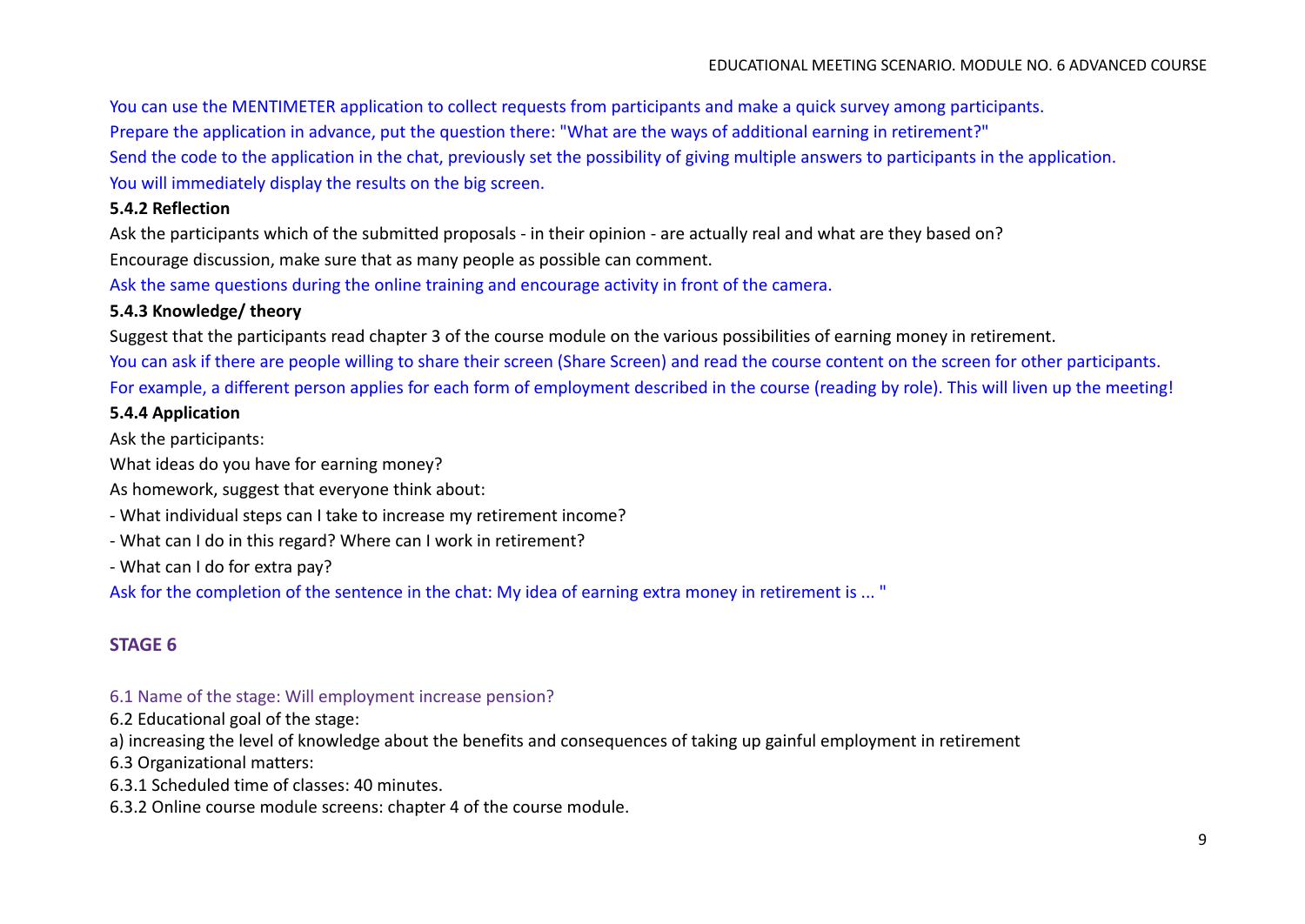6.3.3 Required materials for conducting the educational meeting: sheets of paper, pens, a place to hang the cards.

## 6.4 Stages of the Kolb cycle (description and additional notes):

## **6.4.1 Experience**

Participants in small groups talk and prepare an answer to the question:

- When is the best time to retire?

They write down their conclusions on an A4 sheet.

You can ask participants about the same in the online training and ask them to write their answers in the chat or speak on camera. Another option: to collect the answers of the participants, you can use the MENTIMETER application in which you ask a question: "What's the best time to retire?" Send the code to the application in the chat, previously set the possibility of giving multiple answers to participants in the application. The results are immediately presented on the big screen.

## **6.4.2 Reflection**

Comment on the responses of the participants. Ask them if the question about when to retire was a good time for them. Depending on what the participants' answers are displayed by the MENTIMETER application, ask them what made them give the most answers, e.g. X and / or Y.

# **6.4.3 Knowledge/ theory**

Suggest that the participants read chapter 4 of the course module on the various earning opportunities in retirement and the resulting ones on this account of liabilities.

During the online meeting, ask if there are people willing to share their screen to read the course content aloud to all participants. 1-2 people can do it, reading several screens taking turns.

# **6.4.4 Application**

Ask the participants:

After reading the content of this part of the module, were they inspired by any ideas for earning money in retirement? The module described the story of Mr. Zbyszek. Ask for comments, ask what was his additional job? Is it worth (is it profitable) to apply a similar solution as Mr. Zbyszek to increase your retirement benefit? Or maybe someone participating in the course has a different idea of earning money in retirement?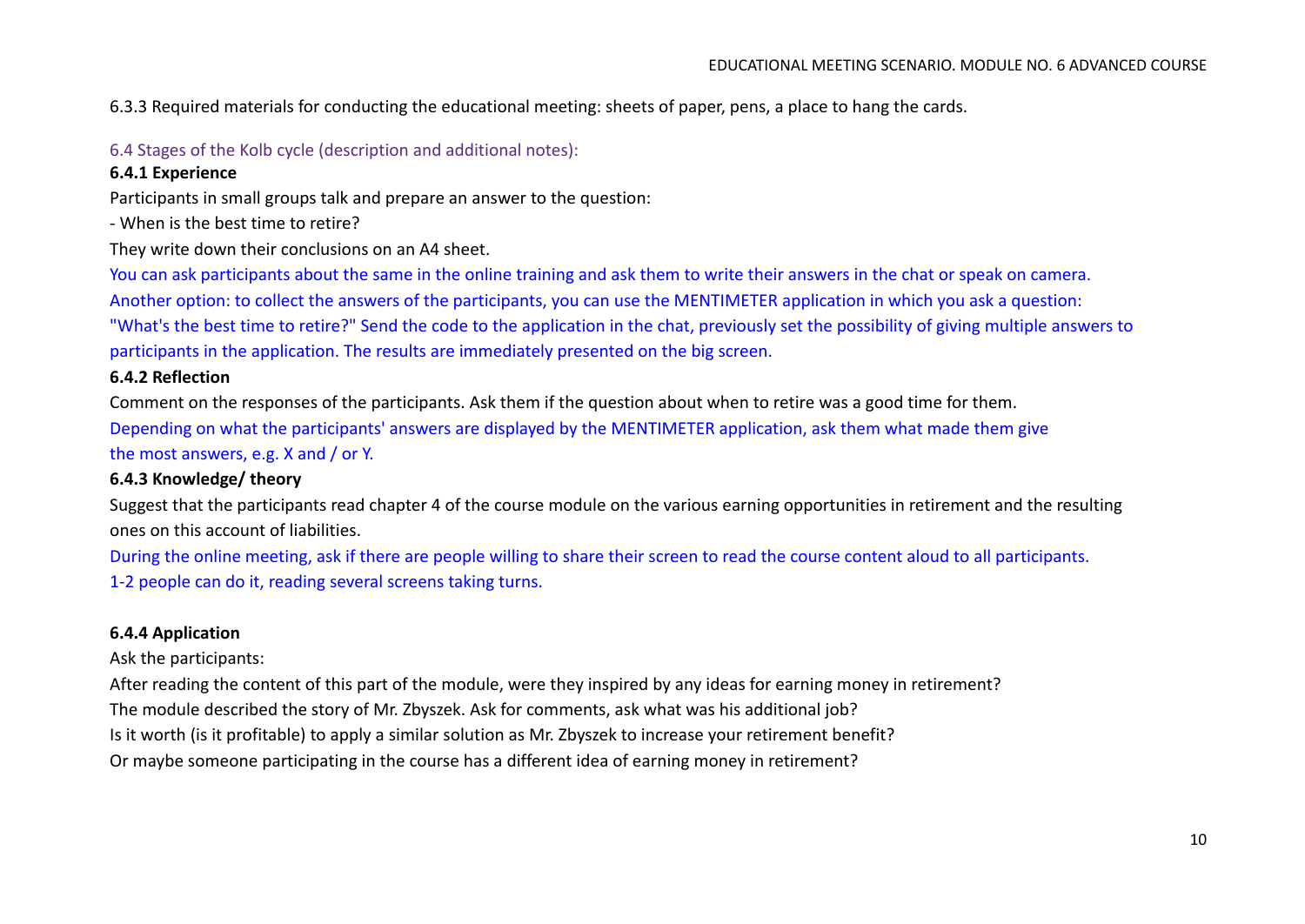Ask questions to participants and invite them to participate in small group discussions in virtual breakout rooms. How did Mr. Zbyszek's story, presented in the course, inspire you to earn in retirement? What could you do in retirement to make this job a source of additional income for you?

## **STAGE 7**

7.1 Stage name: Summary and end of the meeting.

- 7.2 Educational goal of the stage:
- a) a summary of the content of the course module
- 7.3 Organizational matters:
- 7.3.1 Scheduled duration of classes: 10 minutes.
- 7.3.2 Screens in the online course: assessment tool.
- 7.3.3 Required materials and equipment to conduct the educational meeting: online course, computers with Internet access.

#### 7.4 Activity (description and additional comments):

7.4.1 Summarize the meeting briefly.

Ask the participants what they learned during the training.

Then ask for the completion of the sentence:

"After today's training, I know ..."

Ask to finish the sentence: "After today's training, I know ..." in the chat.

7.4.2 Thank the participants for participating and being active in the learning meeting.

Remind that everyone can also use the course from home to learn about the course.

7.4.3 Allow participants time to complete the final test on their own.

8. Methodical materials:

8.1 List of materials and equipment needed to conduct an educational meeting: training room equipment - tables for group work,

multimedia projector, computers for participants, flipchart, A4 sheets, small colored sticky notes, pens, markers.

8.2 List of sources of knowledge extension - individually for each country.